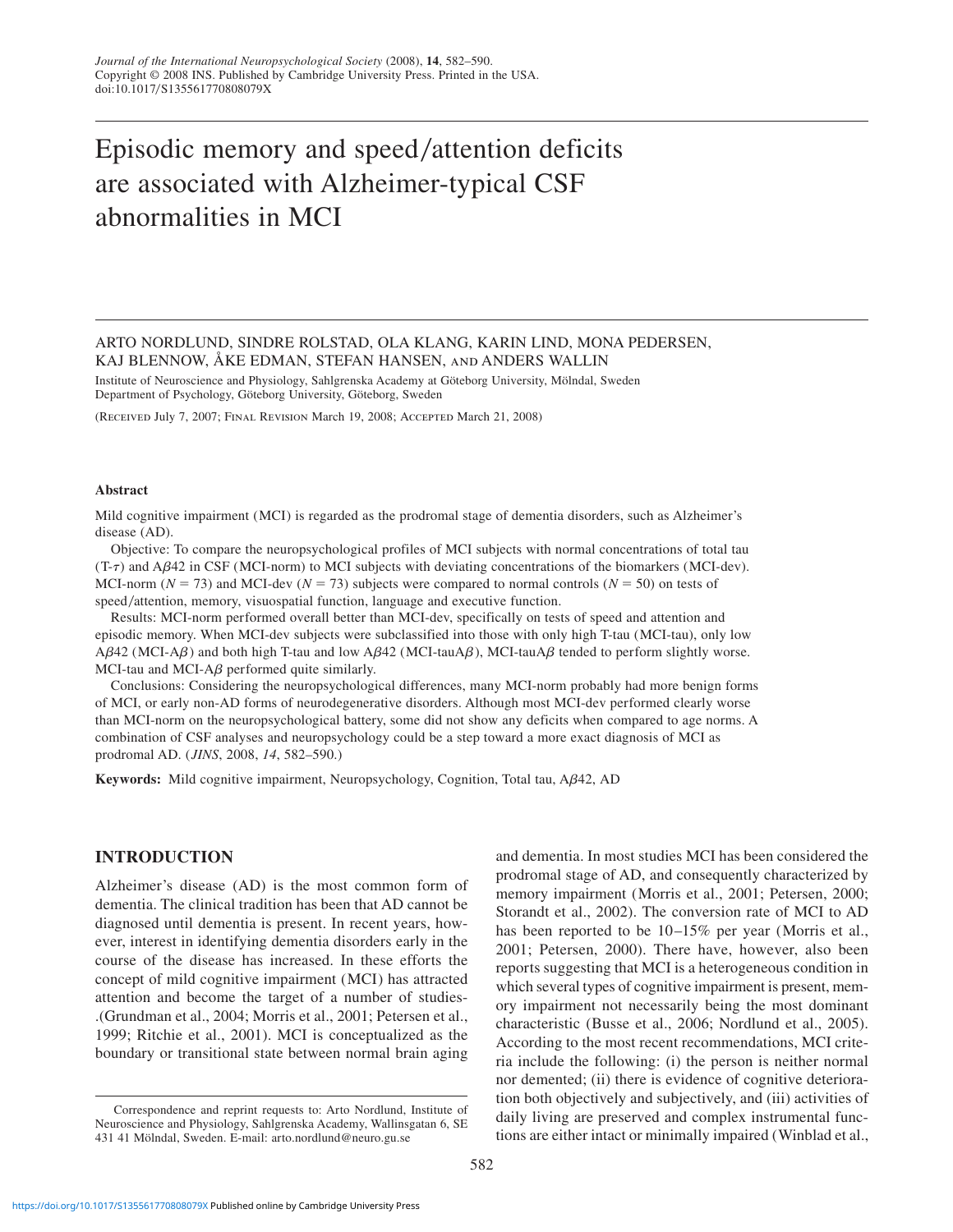2004). There is as of yet no generally accepted method to determine if a patient with MCI has incipient AD (i.e. will progress to AD with dementia, or have a benign form of MCI without progression).

The neuropsychological profile of incipient AD (i.e., the form of MCI preceding AD with dementia) has been described in a number of studies (Bozoki et al., 2001; Morris et al., 2001; Petersen, 2000; Petersen et al., 1999). Although the focus of these studies has been memory impairment, mild impairment in other cognitive domains also has been reported (Bozoki et al., 2001; Petersen et al., 1999; Ritchie et al., 2001). According to some studies, the risk of AD is significantly increased when multiple cognitive domains are impaired (Bozoki et al., 2001; Guarch et al., 2004; Rasquin et al., 2004). In these studies, subjects with memory impairment alone were few and progressed to dementia at a slower rate than did subjects with other types of cognitive impairment. Some studies have come to differing conclusions. According to one, patients at highest risk for AD were those who in addition to memory impairment showed deficits in the language (naming) domain (Blackwell et al., 2004), whereas another study found that naming tests were not useful when diagnosing MCI and AD (Testa et al., 2004). In another study the conclusion was that patients with executive impairment were at highest risk for AD (Albert et al., 2001). Comparing studies with different patient samples and neuropsychological batteries gives a slightly contradictory impression, which emphasizes the importance of a comprehensive neuropsychological examination when assessing individuals at risk for AD.

Because AD is restricted to the brain, the cerebrospinal fluid (CSF) is an obvious source for biochemical markers for AD. The CSF is in direct contact with the extracellular space of the brain; hence biochemical changes in the brain affect the composition of CSF. Biochemical markers should reflect the central pathogenetic processes, (e.g., the neuronal degeneration and the increased number of plaques and tangles). Since 1995, two CSF biochemical markers for AD have emerged, total-tau (T-tau) and amyloid- $\beta$ 42 (A $\beta$ 42) (Andreasen et al., 2003). Tau protein is located in the neuronal axons and the concentration of T-tau in the CSF probably reflects the intensity of neuronal degeneration in chronic neurodegenerative disorders (Blennow, 2004b).  $A\beta$ 42 is the major component of senile plaques. The decreased level of  $A\beta$ 42 in the CSF in AD may be caused by deposition of  $A\beta$ 42 in plaques, with lower levels being transported to CSF (Blennow, 2004a). In the last few years increased levels of tau and decreased levels of  $A\beta$ 42 have been used to predict AD in MCI subjects with some success (Andreasen et al., 2003; Hansson et al., 2006; Ivanoiu & Sindic, 2005). One conceivable way of increasing the prognostic specificity of MCI as a preliminary stage of AD is to link findings in CSF to the neuropsychological profiles in MCI. In two studies on MCI, the relation between CSF biomarkers and neuropsychological findings was examined (Ivanoiu & Sindic, 2005; Schoonenboom et al., 2005). Both studies found elevated T-tau concentrations primarily to be associated with poor performance on episodic memory tests, whereas decreased  $A\beta$ 42 concentrations were associated with poorer general neuropsychological performance. The objective of this study was to compare the neuropsychological profiles of MCI subjects with normal concentrations of total tau and  $A\beta$ 42 in CSF to MCI subjects with increased and decreased concentrations of these biomarkers.

## **MATERIALS AND METHODS**

#### **Subjects and Diagnostic Procedure**

The study was approved by the local ethics committee. Between May 2000 and December 2005, 330 subjects were included in the Göteborg MCI study. The distribution of diagnoses and further subclassifications are illustrated in Fig. 1. The majority (about  $3/4$ ) of the subjects was referred by their general practitioners or a specialistto our clinic, whereas about  $1/4$  came to our clinic on their own initiative; they experienced cognitive decline and contacted our clinic for an examination. The distribution of diagnoses was as follows: MCI 69%, mildAD 16%, mild vascular dementia (VaD) 10%, other (unspecified dementia, frontotemporal dementia, and primary progressive aphasia) 5%. Subjects with major depressive and other severe psychiatric disorders were excluded, whereas subjects with minor depressive symptoms and mild anxiety were not. The diagnosis of MCI was made in congruence with the most recent recommendations (Winblad et al., 2004). MCI was diagnosed by means of medical history and checklists for cognitive symptoms: stepwise comparative status analysis (STEP) for basic cognitive symptoms, cognitive variables 13–20 (memory disturbance; disorientation; reduced abstract thinking; visuospatial disturbance; poverty of language; sensory aphasia; visual agnosia; apraxia) (Wallin et al., 1996), I-Flex, which is a short form of the Executive Interview (EXIT) (Royall et al., 1992), for frontal lobe symptoms (items number-letter task; word fluency; anomalous sentence repetition; interference task; Luria hand sequences; counting task), mini mental status examination (MMSE) (Folstein et al., 1975) and clinical dementia rating (CDR) (Morris, 1997), a global measure of functioning. The information for CDR was gathered from the subject and an informant. For inclusion, subjective and objective (verified by an informant) anamnestic evidence for progressive cognitive impairment for more than 6 months was required. Furthermore, objective cognitive symptoms according to STEP, I-Flex, MMSE and/or CDR were required. Subjects without symptoms according to the checklists were not included, because their cognitive impairment was considered too benign. Neither were subjects with more than two symptoms on STEP and/or a score below 25 on MMSE, because they were considered to fulfil the criteria for dementia.

Out of the 330 subjects included in the study, 228 fulfilled the criteria for a clinical diagnosis of MCI. In order to identify subjects with incipient primary degenerative dementia, usuallyAD, atentative diagnosis of primary degenerativeMCI was made at the occurrence of symptoms of MCI, no more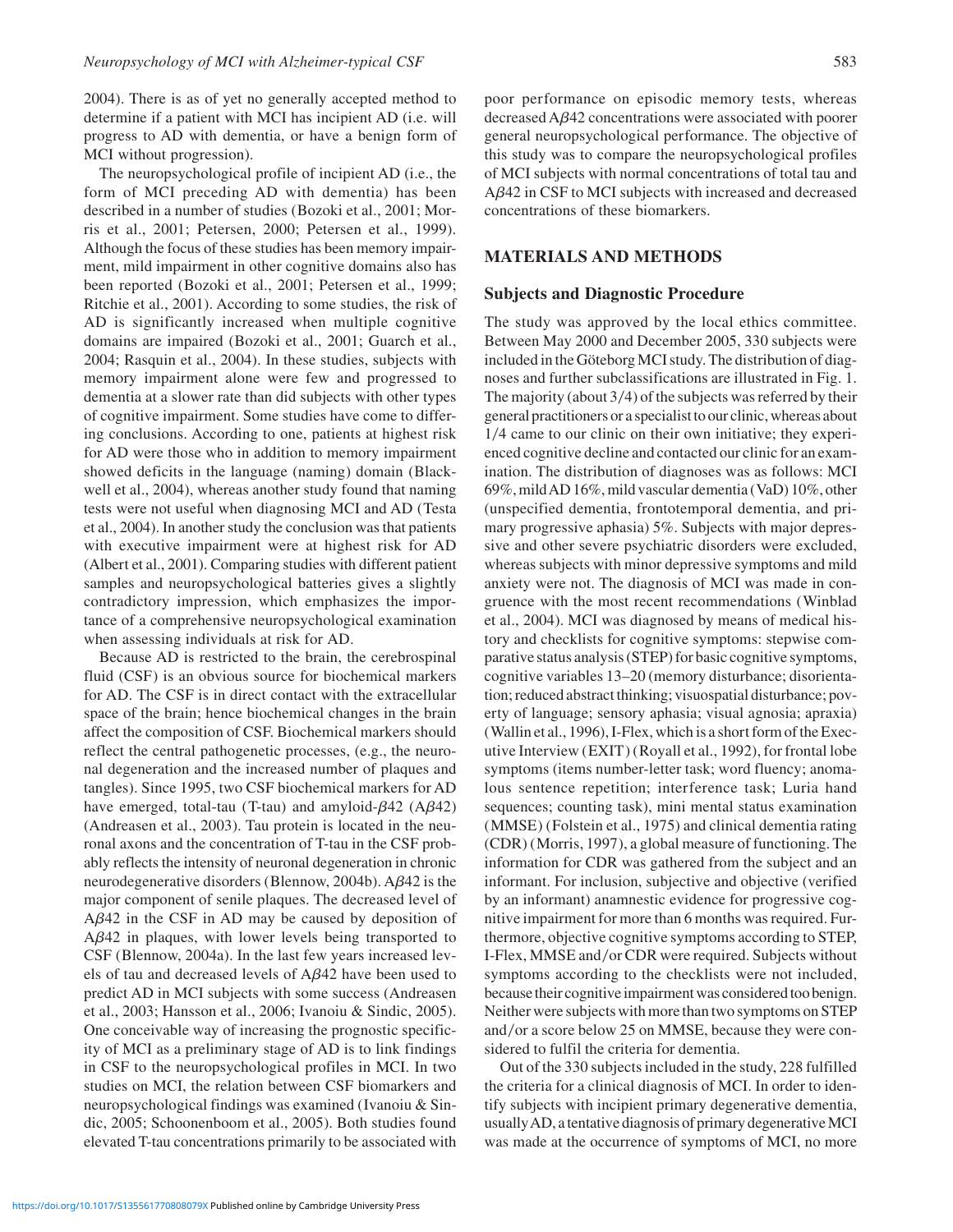

MCI=Mild Cognitive Impairment, CSF=cerebropinal fluid, T-tau=total tau, Aß=amyloid-fl42

**Fig. 1.** Distribution and subclassification of diagnoses.

than one vascular risk factor without complications and no or insignificant findings on brain imaging.All subjects underwent brain MRI scans, which were evaluated by experienced neuroradiologists. For primary degenerative MCI only insignificant  $(=mild)$  white matter changes on a 4-grade scale (Scheltens et al., 1998) and/or few lacunes  $(<$ 3) or absence of cerebrovascular changes were allowed. Subjects with vascular disease (arterial hypertension, cardiac insufficiency, angina pectoris, cardiac rhythm disturbance, cardiac infarction, TIA, stroke, hyperlipidemia, diabetes mellitus, or peripheral vessel disease) and significant (=moderate or severe) white matter changes/several lacunes and/or signs of infarctions according to visually assessed brain imaging were considered MCI of vascular aetiology.

Out of the 228 MCI subjects 64% (146) were considered primary degenerative MCI and 36% as MCI of vascular aetiology. As the focus of this study is biomarkers associated with AD, the MCI subjects with vascular disease were excluded from the study. For further analyses, the MCI subjects were subclassified according to the subtypes suggested by Petersen (2004): amnestic MCI (isolated memory impairment), multidomain amnestic MCI (memory and other domain[s] impaired), multidomain non-amnestic MCI, and single domain non-memory MCI.

Fifty healthy controls were included in the study. They were mainly recruited from senior citizen organisations and *via* information meetings on dementia. A few controls were

spouses of subjects in the study. Inclusion criteria for controls were that they should be physically and mentally healthy and not experience or exhibit any cognitive impairment. All controls were thoroughly interviewed about their somatic and mental health by a research nurse before inclusion in the study.

## **Cerebrospinal Fluid Analysis**

CSF samples were collected in polypropylene tubes, and were stored at  $-80^{\circ}$ C pending biochemical analyses, without being thawed and re-frozen. CSF samples were taken at baseline in all MCI cases and controls. CSF T-tau was determined using a sandwich enzyme-linked immunosorbent assay (ELISA) constructed to measure total tau (Blennow et al., 1995). CSF A $\beta$ 42 was determined using an ELISA constructed to measure  $A\beta$ 42 (Andreasen et al., 1999).

#### **Neuropsychological Assessment Instruments**

Following recommendations by the American Academy of Neurology (AAN) (1996), our neuropsychological examination comprised tests of speed and attention, learning and episodic memory, visuospatial, language and executive functions (Table 1). Within each cognitive domain several aspects of function was assessed, in order to obtain an as complete a picture as possible of the cognitive status of the subjects.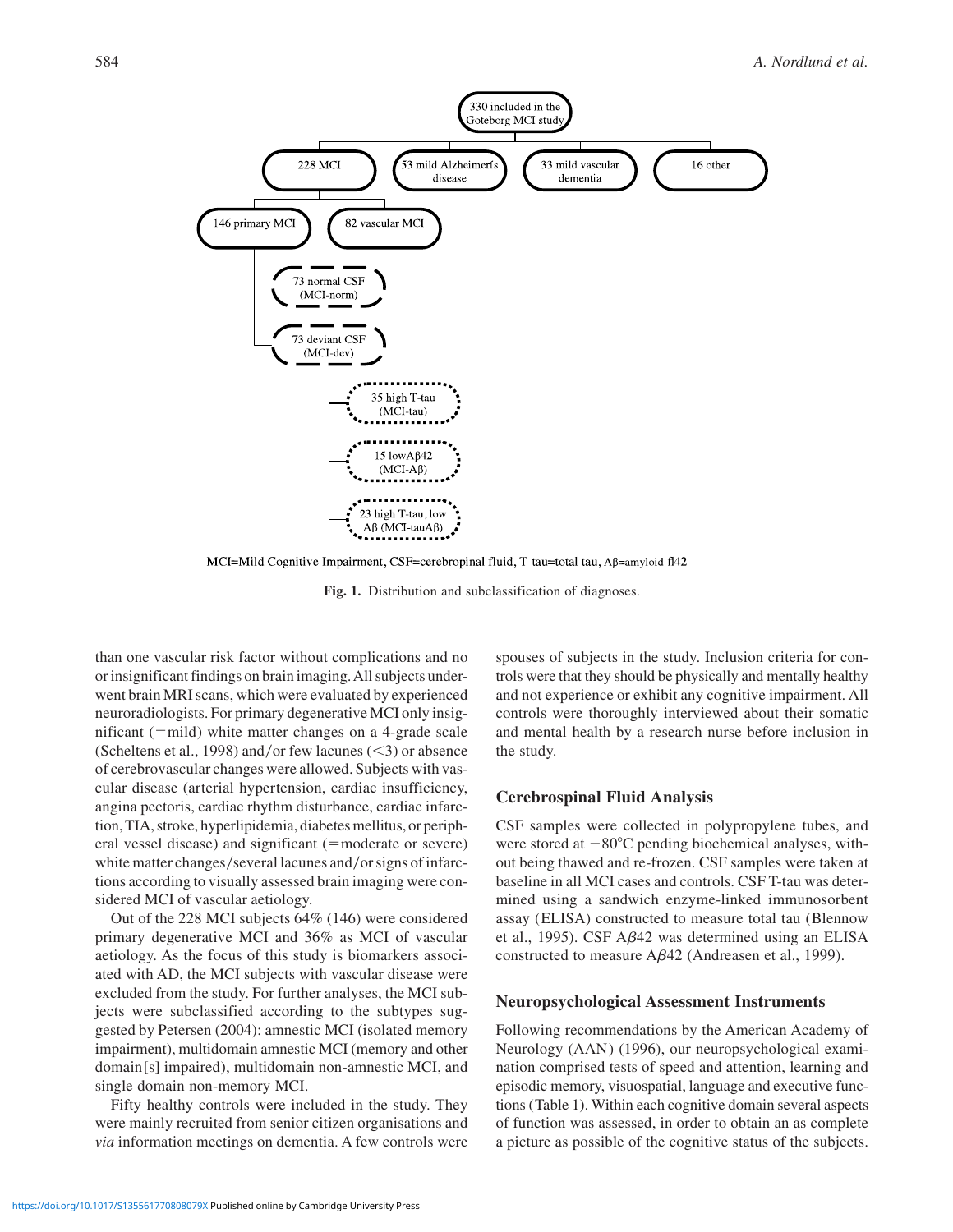| Cognitive domain       | <i>Specific functions</i> and neuropsychological tests                                                                  |  |  |  |  |  |
|------------------------|-------------------------------------------------------------------------------------------------------------------------|--|--|--|--|--|
| Speed and attention    | Digit Symbol (WAIS-R), Trail making A and B, Attention span/working memory: Digit Span (WAIS-R)                         |  |  |  |  |  |
| Learning and memory    | Verbal episodic memory: RAVLT, Wechsler's Logical Memory (WMS-R), Non-verbal episodic memory:                           |  |  |  |  |  |
|                        | Rey Complex Figure                                                                                                      |  |  |  |  |  |
| Visuospatial functions | <i>Perception:</i> Silhouettes (VOSP), <i>Spatial organisation:</i> Rey Complex Figure copy, <i>Construction:</i> Block |  |  |  |  |  |
|                        | Design (WAIS-R)                                                                                                         |  |  |  |  |  |
| Language               | Comprehension: Token Test, subtest V, Comprehension and repetition: ASLD repetition, Confrontation                      |  |  |  |  |  |
|                        | naming: Boston Naming Test, Abstraction: Similarities (WAIS-R) Word Fluency: FAS                                        |  |  |  |  |  |
| Executive functions    | Mental control: PaSMO, Divided attention: Dual Task, Planning and inference: WCST-CV64,                                 |  |  |  |  |  |
|                        | Distractibility: Stroop Test, Victoria version, Judgement and calculation: Cognitive Estimation Test                    |  |  |  |  |  |

**Table 1.** Cognitive domain, *specific functions*, and neuropsychological tests

WAIS-R = Wechler's Adult Intelligence Scale-Revised, RAVLT = Rey Auditory Verbal Learning Test, WMS-R = Wechler's Memory Scale-Revised, VOSP = Visual Object and Space Perception, ASLD = Assessment of Subtle Language Deficits, PaSMO = Parallell Serial Mental Operations, WCST- $CV64 = Wisconsin Card Sorting Test-Computer Version 64 (short version).$ 

The neuropsychological test battery presented in Table 1 has been described in detail previously (Nordlund et al., 2005). A few tests may be less well known than the others: the Visual Object and Space Perception (VOSP) Silhouettes sub test consists of 30 silhouettes—15 animals and 15 everyday objects—of increasing difficulty and has been used to assess brain injury in general (Rapport et al., 1998) and also to distinguish mild AD from normal aging (Binetti et al., 1996). The Assessment of Subtle Language Deficits (ASLD) repetition sub test is a test of language comprehension and repetition. It consists of 10 sentences of increasing length and complexity, which the subject is to repeat. In Parallel Serial Mental Operations (PaSMO) the subject is asked to rattle off the alphabet stating the number of the letter after each letter, i.e. A-1-B-2-C-3 . . . , and thus it is considered a measure of mental control and tracking.

#### **Neuropsychological Assessment Procedure**

The tests were administered in a standardised sequence and the testing was divided into 2 sessions of 1–2 hours. Verbal tests were varied with nonverbal in each session. The test sequence was also decided on the consideration of risk of contamination on the memory tests. Hence, no test with content, which could affect performance on a memory test, was administered between immediate and delayed recall.

#### **Statistical Analysis**

The comparison of occurrence of APOE4 allele was made with a chi-square test. Several neuropsychological test variables were found to be skewed and were rescaled as appropriate to approximate normality before being entered in the statistical calculations. The data are presented as means  $\pm$ standard deviation of the raw data. Demographic data were calculated with ANOVA. Because of differences in age and education between the MCI groups, those variables were entered as covariates in the statistical analyses of neuropsychological data, and group comparisons were made with ANCOVA (SPSS). Multiple comparisons were adjusted for

with Sidak correction. In addition, the upper level of false significances was calculated (Eklund & Seeger, 1965) and expected to be 1,8, which means that fewer than 2 of the significant tests were the results of coincidence, and that the significant differences are to be considered true. Principal components analysis (PCA; SIMCA-P 10.0) was performed on the data from the test battery (i.e., including all 22 test variables) (Eriksson et al., 2002). Significance of the model was determined by cross validation. The PCA resulted in one significant latent variable that summarized the constituent neuropsychological test variables. The composite score of each subject is considered to express the general level of neuropsychological performance. As an index of effect size in the parametric statistical tests we report Eta-squared  $(\eta^2)$ , which can vary between 0 and 1.

### **RESULTS**

Data from 146 consecutive MCI subjects of primary aetiology together with data from 50 gender matched controls were analyzed. The control group,  $(65 \pm 6 \text{ years})$  was significantly older than the MCI group (62  $\pm$  7 years), *p* = .035. There was no difference as to gender distribution; both groups consisted of 46% males. The controls scored significantly higher on MMSE,  $29.3 \pm 1.0$ , than the MCI group,  $28.5 \pm 1.3$  ( $p < .001$ ). There was no significant difference as to formal education: controls  $11.4 \pm 2.4$  years, MCI 12.0  $\pm$  3.4 years.

The CSF total tau of the control group was  $291 \pm 102$  $pg/mL$ , which was significantly lower than in the MCI group,  $416 \pm 328$  pg/mL ( $p < .001$ ). The CSF A $\beta$ 42 of the control group was  $750 \pm 224$  pg/mL, which was significantly higher than in the MCI group,  $622 \pm 197$  pg/mL ( $p = .001$ ). Using the  $0.90$  fractile of the control group values as a cut off, (Chemistry, 1987) 40% of the MCI subjects had high T-tau concentrations ( $>405$  pg/mL) and 26% low A $\beta$ 42 concentrations  $(<$ 465 pg/mL). Seventy-three (50%) of the consecutive MCI subjects of primary aetiology were found to have normal concentrations of CSF T-tau and  $A\beta$ 42 (MCI-norm). There was considerable overlap between the subjects with elevated T-tau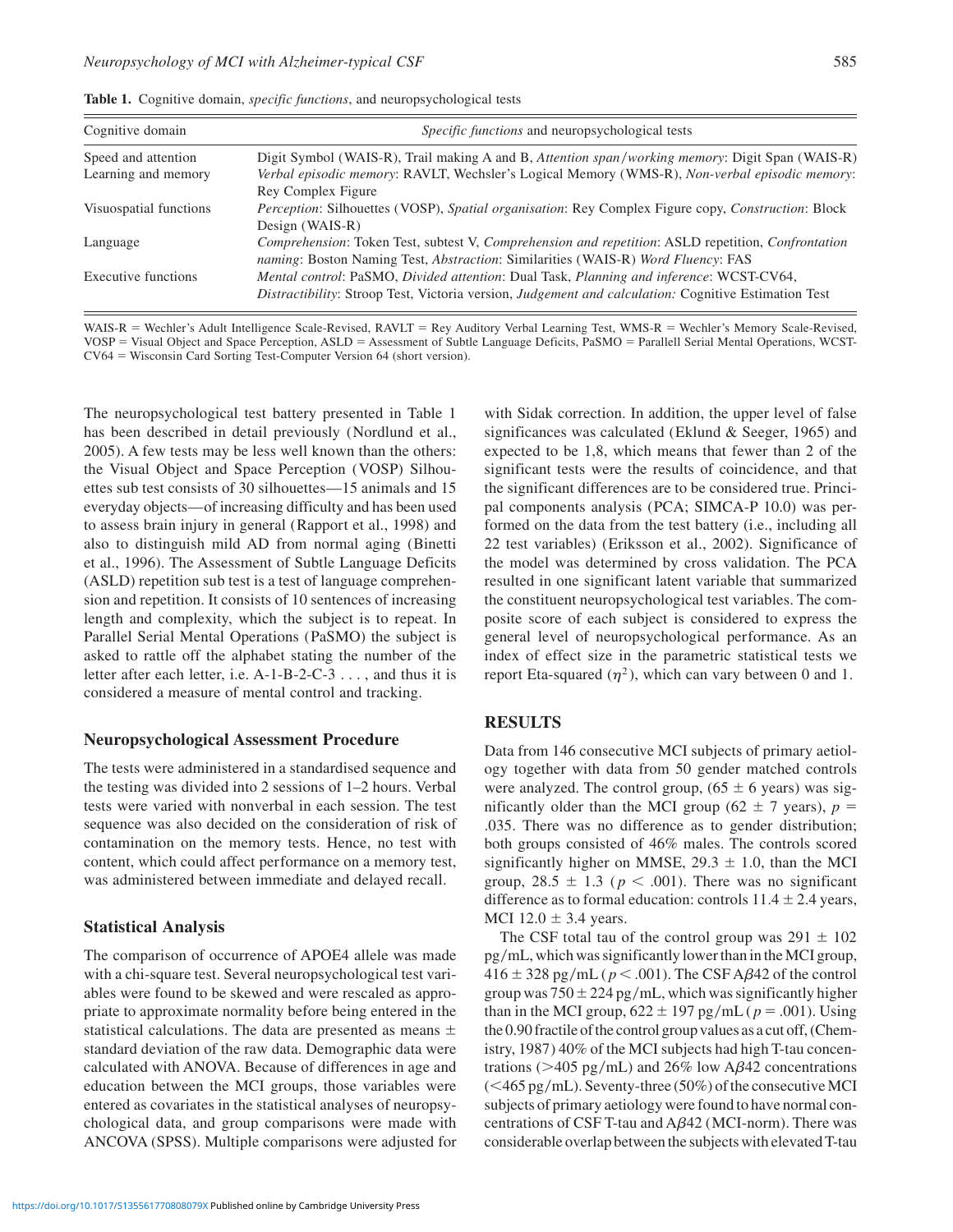and low A $\beta$ 42; 23 subjects had high T-tau and low A $\beta$ 42 concentrations, 35 had only high T-tau and 15 only low  $A\beta$ 42, as seen in Fig. 1.

The subjects were also genotyped for Apolipoprotein E (APOE), which has 3 major alleles, APOE2, APOE3, and APOE4. APOE4 is a known risk factor not only for AD, but also for generally impaired cognitive function and atherosclerosis (Stojakovic et al., 2004; Wehling et al., 2007). The groups differed significantly in terms of incidence of APOE4: 22 (30%) of the MCI-norm subjects had an APOE4 allele, whereas 42 (57%) of those with AD-typical biomarkers had an APOE4 allele ( $p = .001$ ).

We began our analyses by comparing the subjects with deviating results in CSF (MCI-dev) to those with normal results (MCI-norm) and controls. As seen in Table 2, the groups did not differ regarding general intellectual capacity, as assessed with "Raven's Coloured Matrices." The MCInorm group was significantly younger and better educated, whereas controls and MCI-dev did not differ on those variables.

The weighted average (PCA) score indicates that the controls performed overall better than MCI-norm, who in turn performed better than MCI-dev. After adjustment for multiple comparisons there were significant differences between controls and MCI-norm on 7 of the 22 neuropsychological test variables; controls performed better on one speed and attention, one visuospatial, 2 language, and 3 executive tests. The differences between controls and MCI-

|                             |                        | MCI-norm<br>$(N = 73)$ | MCI-dev<br>$(N = 73)$ |                  | Controls<br>Versus<br>MCI-norm<br>adjusted $p$ | Controls<br>Versus<br>MCI-dev<br>adjusted $p$ | MCI-norm<br>Versus<br>MCI-dev<br>adjusted $p$ |
|-----------------------------|------------------------|------------------------|-----------------------|------------------|------------------------------------------------|-----------------------------------------------|-----------------------------------------------|
| Demographic data            | Controls<br>$(N = 50)$ |                        |                       | Eta <sub>2</sub> |                                                |                                               |                                               |
|                             |                        |                        |                       |                  |                                                |                                               |                                               |
| Gender (male/female)        | 23/27                  | 35/38                  | 31/42                 |                  | ns                                             | ns                                            | ns                                            |
| Education                   | $11.4 \pm 2.4$         | $12.8 \pm 3.3$         | $11.3 \pm 3.4$        |                  | .040                                           | .999                                          | .012                                          |
| <b>MMSE</b>                 | $29.3 \pm 1.0$         | $28.6 \pm 1.3$         | $28.3 \pm 1.2$        |                  | .012                                           | < .001                                        | .194                                          |
| Raven's Colored Matrices    | $32.2 \pm 3.0$         | $32.6 \pm 2.9$         | $31.5 \pm 3.2$        |                  | .772                                           | .668                                          | .591                                          |
| Neuropsychological data     |                        |                        |                       |                  |                                                |                                               |                                               |
| Weighted average            | 1.56                   | .88                    | $-2.13$               | .22              | .006                                           | < .001                                        | < .001                                        |
| Speed and attention         |                        |                        |                       |                  |                                                |                                               |                                               |
| Digit Span                  | $13.8 \pm 3.5$         | $13.6 \pm 3.3$         | $13.1 \pm 3.2$        | .01              | .967                                           | .637                                          | .876                                          |
| Digit Symbol                | $47.5 \pm 9.8$         | $46.5 \pm 11.0$        | $39.2 \pm 10.9$       | .11              | .204                                           | $< .001*$                                     | $.012*$                                       |
| Trail Making A              | $35.6 \pm 11.3$        | $38.4 \pm 13.3$        | $46.4 \pm 17.7$       | .12              | $.016*$                                        | $< .001*$                                     | .054                                          |
| Trail Making B              | $81.8 \pm 27.5$        | $87.8 \pm 34.9$        | $114.5 \pm 48.6$      | .12              | .102                                           | $< .001*$                                     | $.012*$                                       |
| Memory and learning         |                        |                        |                       |                  |                                                |                                               |                                               |
| RAVLT learning              | $44.5 \pm 7.9$         | $45.8 \pm 8.6$         | $37.2 \pm 11.5$       | .12              | .995                                           | $< .001*$                                     | $< .001*$                                     |
| RAVLT delayed recall        | $8.8 \pm 3.0$          | $8.7 \pm 2.9$          | $6.2 \pm 4.0$         | .10              | .858                                           | $< .001*$                                     | $.001*$                                       |
| WLM delayed recall          | $21.1 \pm 6.0$         | $21.1 \pm 7.0$         | $16.2 \pm 10.3$       | .04              | .978                                           | .090                                          | .173                                          |
| RCF delayed recall          | $16.6 \pm 6.0$         | $16.5 \pm 7.5$         | $10.3 \pm 7.1$        | .14              | .488                                           | $< .001*$                                     | $< .001*$                                     |
| RAVLT recognition           | $14.7 \pm 0.5$         | $14.6 \pm 0.8$         | $13.9 \pm 1.8$        | .08              | .851                                           | $.001*$                                       | $.007*$                                       |
| Visuospatial functions      |                        |                        |                       |                  |                                                |                                               |                                               |
| <b>VOSP Silhouettes</b>     | $22.3 \pm 3.0$         | $21.2 \pm 4.5$         | $18.7 \pm 4.7$        | .08              | $.030*$                                        | $< .001*$                                     | .105                                          |
| RCF copying                 | $32.1 \pm 2.6$         | $31.5 \pm 5.5$         | $30.4 \pm 5.4$        | .01              | .949                                           | .660                                          | .923                                          |
| <b>Block Design</b>         | $29.9 \pm 8.2$         | $29.9 \pm 8.9$         | $25.9 \pm 8.6$        | .04              | .531                                           | $.030*$                                       | .329                                          |
| Language                    |                        |                        |                       |                  |                                                |                                               |                                               |
| <b>Token Test</b>           | $21.1 \pm 1.2$         | $20.1 \pm 1.7$         | $18.8 \pm 2.9$        | .16              | $.001*$                                        | $< .001*$                                     | .060                                          |
| <b>Boston Naming Test</b>   | $55.3 \pm 2.9$         | $53.5 \pm 5.2$         | $50.2 \pm 6.9$        | .14              | $.007*$                                        | $< .001*$                                     | $.050*$                                       |
| <b>ASLD</b> Repetition      | $21.1 \pm 5.2$         | $19.4 \pm 6.0$         | $17.4 \pm 6.6$        | .06              | .150                                           | $.005*$                                       | .531                                          |
| Similarities                | $21.1 \pm 2.9$         | $21.1 \pm 3.4$         | $19.4 \pm 4.0$        | .03              | .723                                           | $.028*$                                       | .227                                          |
| Word Fluency FAS            | $42.7 \pm 13.5$        | $42.4 \pm 11.6$        | $37.9 \pm 12.5$       | .02              | .877                                           | .084                                          | .303                                          |
| <b>Executive functions</b>  |                        |                        |                       |                  |                                                |                                               |                                               |
| PaSMO                       | $64.9 \pm 20.8$        | $73.4 \pm 24.8$        | $88.9 \pm 39.6$       | .10              | $.036*$                                        | $< .001*$                                     | 0.297                                         |
| Dual Task                   | $52.1 \pm 8.7$         | $49.9 \pm 10.0$        | $48.4 \pm 11.4$       | .03              | .152                                           | .122                                          | 0.997                                         |
| Stroop                      | $26.3 \pm 6.6$         | $29.8 \pm 10.7$        | $34.6 \pm 12.7$       | .10              | $.033*$                                        | $.001*$                                       | 0.407                                         |
| WCST-CV64                   | $44.3 \pm 8.4$         | $39.6 \pm 14.0$        | $35.3 \pm 14.9$       | .07              | $.031*$                                        | $.020*$                                       | 0.953                                         |
| <b>Cognitive Estimation</b> | $3.0 \pm 1.5$          | $3.6 \pm 1.9$          | $4.4 \pm 2.0$         | .08              | .090                                           | $.002*$                                       | 0.348                                         |

MCI-norm = MCI with normal concentrations of CSF T-tau and A $\beta$ 42, MCI-dev = MCI with deviating concentrations of CSF T-tau and/or A $\beta$ 42, \* mean difference is significant on 0.05 level, WAIS-R = Wechler's Adult Intelligence Scale-Revised, RAVLT = Rey Auditory Verbal Learning Test, WMS-R = Wechler's Memory Scale-Revised, VOSP = Visual Object and Space Perception, ASLD = Assessment of Subtle Language Deficits, PaSMO = Parallell Serial Mental Operations, WCST-CV64 = Wisconsin Card Sorting Test-Computer Version 64 (short version).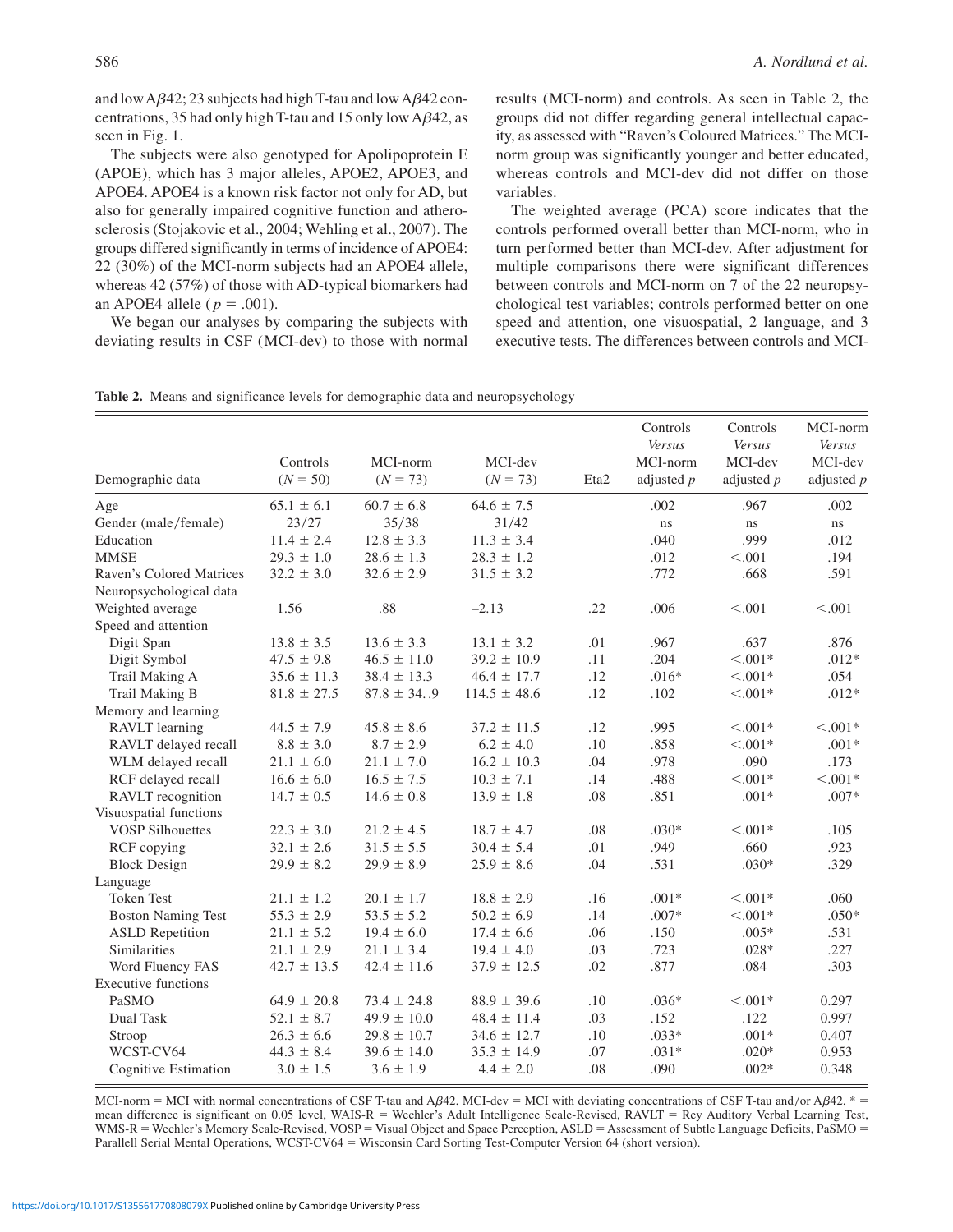dev were pronounced—controls performed significantly better on 17 test variables; 3 speed and attention tests, 4 episodic memory variables, 2 visuospatial, 4 language, and 4 executive tests. The most clear-cut differences—with the highest significance levels and Eta-squared scores—were recorded on the Trail Making tests, RAVLT and RCF delayed recall, Token Test, and Boston Naming Test. On seven test variables MCI-norm performed significantly better than MCI-dev; 2 speed and attention tests, 4 episodic memory variables, and one language test. The most clearcut differences were on the episodic memory variables.

We continued our analyses by grouping the MCI-dev subjects into three groups, one with only high T-tau (MCI-tau),  $N = 35$ , one with only low A $\beta$ 42 (MCI-A $\beta$ ),  $N = 15$ , and the last with both high T-tau and low  $A\beta$ 42 (MCI-tau $A\beta$ ),  $N = 23$ . MCI-tauA $\beta$  tended to perform slightly worse than the two other groups, but there were few statistically significant differences after adjustment for multiple comparisons. MCI-tau performed significantly better than MCI- $A\beta$ on a language test, and MCI-tau performed significantly better than MCI-tau $\Delta\beta$  on 3 tests; one speed and attention, one memory, and one language test, as seen in Table 3.

We further continued the analyses by subclassifying the 146 MCI subjects into the four types of MCI suggested by Petersen in 2004. We did this by setting a cut off for each test at 1.5 standard deviations below the mean of age appropriate controls, in order to establish a level of low performance for age, and thus approximate the prevalent MCI criteria. We then calculated the proportion of subjects exhibiting impairment on one or more tests within each cognitive domain. As seen in Table 4, the most common MCI subtype was the multidomain amnestic (memory impairment and other cognitive impairment), followed by multidomain nonamnestic. The rarest subtype was the amnestic, and 20 subjects (14%) did not exhibit any significant impairment as compared to age norms.

Table 4 also shows that the majority of the two multidomain subtype MCI subjects, 59%, had high T-tau and/or low  $A\beta$ 42 concentrations, whereas only 33% of the amnestic and 28% of the single domain non-memory groups had deviating concentrations. In fact, those proportions were smaller than the proportion in the "no impairment" group, 50%.

## **DISCUSSION**

Our objective was to compare the neuropsychological profiles of MCI subjects with normal concentrations of T-tau and  $A\beta$ 42 in CSF to the profiles of MCI subjects with high concentrations of T-tau and low concentrations of  $A\beta$ 42. We found significant overall neuropsychological differences between controls and both MCI groups. Further, we found significant differences between MCI subjects with normal concentrations of the biomarkers (MCI-norm) and those with high T-tau and/or low  $A\beta$ 42 (MCI-dev), most clearly on tests of episodic memory and speed/attention. This would suggest that deficits in these cognitive domains are the most crucial deficits in MCI subjects who probably are in the prodromal stages of AD.

When MCI-norm, MCI subjects without vascular disease and biomarkers associated with AD were compared to healthy controls, the neuropsychological differences although some significant—were strikingly small. On memory tests the results were almost identical, and on the speed and attention tests very similar. On two language tests, however, there were highly significant differences and on three executive tests significant differences. On the language and executive tests a small number of MCI-norm subjects performed poorly. One possible explanation is that poor performance on language tests was because of prodromal Primary Progressive Aphasia or Semantic Dementia, and on the executive tests because of prodromal frontotemporal

| Demographic data          | $MCI$ - $\tau$<br>$(N = 35)$ | $MCI-A\beta$<br>$(N = 15)$ | MCI- $\tau A\beta$<br>$(N = 23)$ | Eta <sub>2</sub> | $MCI-\tau$<br>Versus<br>$MCI-A\beta$<br>adjusted <i>p</i> | $MCI$ - $\tau$<br>Versus<br>$MCI$ - $\tau A\beta$<br>adjusted <i>p</i> | $MCI-A\beta$<br>Versus<br>$MCI - \tau A\beta$<br>adjusted $p$ |
|---------------------------|------------------------------|----------------------------|----------------------------------|------------------|-----------------------------------------------------------|------------------------------------------------------------------------|---------------------------------------------------------------|
| Age                       | $64.1 \pm 6.9$               | $62.7 \pm 7.7$             | $66.6 \pm 7.9$                   |                  | .908                                                      | .517                                                                   | .321                                                          |
| Gender (male/female)      | 16/19                        | 7/8                        | 9/14                             |                  | ns                                                        | ns                                                                     | ns.                                                           |
| Education                 | $11.7 \pm 3.5$               | $11.6 \pm 2.9$             | $10.5 \pm 3.4$                   |                  | .998                                                      | .397                                                                   | .681                                                          |
| <b>MMSE</b>               | $28.6 \pm 1.0$               | $28.6 \pm 1.3$             | $27.8 \pm 1.4$                   |                  | 1.000                                                     | $.040*$                                                                | .108                                                          |
| Raven's Coloured Matrices | $32.4 \pm 2.6$               | $32.6 \pm 1.9$             | $31.1 \pm 3.5$                   |                  | .999                                                      | .098                                                                   | .101                                                          |
| Neuropsychological data   |                              |                            |                                  |                  |                                                           |                                                                        |                                                               |
| Weighted average (PCA)    | $-1.38$                      | $-1.33$                    | $-3.78$                          | .05              | .975                                                      | .190                                                                   | .341                                                          |
| Trail Making B            | $104.8 \pm 42.3$             | $98.1 \pm 29.0$            | $139.9 \pm 58.5$                 | .10              | .999                                                      | $.045*$                                                                | .102                                                          |
| WLM delayed recall        | $19.0 \pm 11.0$              | $19.1 \pm 7.5$             | $10.8 \pm 8.8$                   | .14              | .922                                                      | $.019*$                                                                | .220                                                          |
| <b>ASLD</b> Repetition    | $20.3 \pm 5.4$               | $14.9 \pm 7.7$             | $15.4 \pm 6.1$                   | .15              | $.036*$                                                   | $.030*$                                                                | .998                                                          |

**Table 3.** MCI groups with high T- $\tau$  (MCI- $\tau$ ), low A $\beta$ 42 (MCI- $\beta$ ), and both high T-tau and low A $\beta$ 42 (MCI- $\tau$ A $\beta$ ) in CSF Means and significance levels for demographic data

MCI-tau = MCI with high concentrations of CSF T-tau, MCI-A $\beta$  = MCI with low concentrations of CSF A $\beta$ 42, MCI-tauA $\beta$  = MCI with high concentrations of CSF T-tau and low of A $\beta$ 42, PCA = Principal Component Analysis, \* = mean difference is significant on 0.05 level, WLM = Wechsler's Logical Memory,  $ASLD =$  Assessment of Subtle Language Deficits.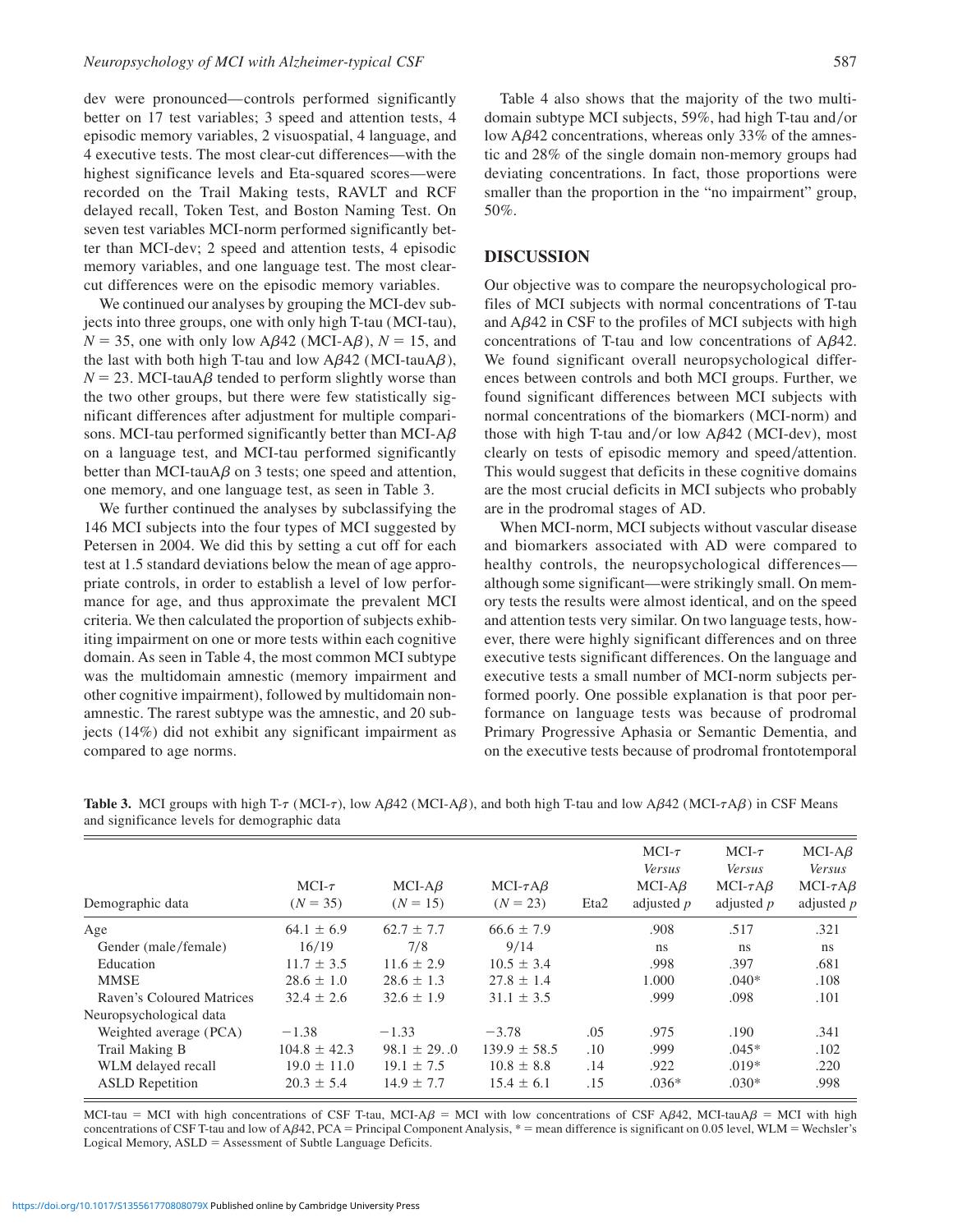| MCI subtype              | Number of MCI | MCI-norm   | $MCI$ - $\tau$ | $MCI-A\beta$ | MCI- $\tau A\beta$ |
|--------------------------|---------------|------------|----------------|--------------|--------------------|
| Amnestic                 | 6             | $4(66\%)$  | 1(17%)         | 1(17%)       |                    |
| Multidomain amnestic     | 49            | 18 (37%)   | $15(30\%)$     | $5(10\%)$    | 11 $(23%)$         |
| Multidomain non-amnestic | 41            | $19(46\%)$ | 9(22%)         | $5(12\%)$    | $8(20\%)$          |
| Single domain non-memory | 30            | 22(73%)    | 5(17%)         | 2(7%)        | 1(3%)              |
| No impairment            | 20            | $10(50\%)$ | 5(25%)         | $2(10\%)$    | 3(15%)             |
|                          |               |            |                |              |                    |

**Table 4.** Classification by MCI subtype

or Lewy Body dementia. Most subjects also experienced stress in their every day lives. Were they stressed because of poor cognitive function, or did they perform poorly due to stress? Stress is known to cause executive problems, thus some of the executive symptoms in the MCI-norm group may have been caused by stress. Still it would seem that the majority of MCI subjects who had no signs of vascular or biochemical abnormalities showed very mild cognitive deficits and performed more like healthy persons. This was also illustrated by the weighted average (PCA) composite score, on which the difference between controls and MCInorm was clearly smaller than between MCI-norm and MCI-dev.

The fact that almost all MCI subjects attended our clinic because of memory complaints makes the results of the MCI-norm group surprising; a large proportion of the subjects with memory complaints performed within the normal range on episodic memory tests. The results from the subclassification by MCI type also illustrate this: a minority, 38%, belonged to the amnestic groups and the purely amnestic group was small. One possible explanation for this is that the memory tests lack ecological validity (i.e., they do not measure the kind of memory trouble the subjects experience in their everyday lives). In fact, many subjects described memory problems, which could be characterized as prospective memory problems; remembering what to do in the future rather than remembering the past. Prospective memory is considered to have a distinct executive component (Fish et al., 2007), which would agree with the differences between controls and MCI-norm on the executive tests. Another explanation could be that many subjects think of language (naming) problems as trouble remembering words (i.e., memory problems).

When the MCI-dev group is compared to controls, it appears quite heterogeneous, there are significant differences in all cognitive domains. The differences in memory performance are no more pronounced than the differences in the language or speed and attention domains. If we are to assume that a majority of these subjects are in the preclinical stages of AD, the results support the notion that AD is preceded by impairment in multiple cognitive domains.

The finding that the most clear-cut differences between MCI-norm and MCI-dev were on the episodic memory tests is perhaps not surprising, considering that previous studies have found high T-tau to be associated with poor memory performance (Ivanoiu & Sindic, 2005; Schoonenboom et al., 2005). The MCI-dev group also consisted of subjects with low  $A\beta$ 42, which would make the differences in the speed/ attention and language domains in accordance with previous studies, in which low  $A\beta$ 42 has been associated with poorer general cognitive function (Ivanoiu & Sindic, 2005; Schoonenboom et al., 2005). This distinction could, however, not be seen when the CSF group was subclassified into MCI-tau and MCI- $A\beta$ , the memory test scores were almost identical. Interestingly, MCI-tau $\Delta\beta$  performed somewhat worse on the memory tests, on WLM significantly so. It would seem that not one or the other of the biomarkers, but the biomarkers combined, are associated with markedly poor memory performance.

Twenty MCI subjects did not show any cognitive impairment as compared to their age norm. Some of these subjects may well be "healthy worried," but the main explanation probably is that they are better educated  $(M = 14.5 \text{ years})$ and consist of a number of subjects with high premorbid cognitive capacity. They experienced cognitive decline but because of their superior capacity were able to compensate for the decline, and still performed at an average level for their age. This is a hypothesis that has been put forward previously (Nordlund et al., 2005; Schmand et al., 1997). The fact that 10 of these subjects had either high T-tau or low  $A\beta$ 42 concentrations, which indicates degenerative processes in the brain, supports this explanation. These findings, once again, raise the question about the validity of the MCI concept—should the diagnosis of MCI not be based on an assessment of premorbid capacity (Rentz et al., 2004)?

It may not be considered surprising that two biomarkers associated with AD also are associated with poor cognitive performance in MCI. One novel finding of this study, however, is that on a comprehensive neuropsychological battery there were hardly any differences between subjects with high T-tau and low  $A\beta$ 42. It seems that in MCI both biomarkers are associated with marked general cognitive impairment when compared to MCI subjects with normal biomarker concentrations, and when both markers are present, the cognitive impairment is even more pronounced.

One interesting future avenue for early diagnostics is examining the effect of the combination of CSF biomarkers and APOE4 on cognition. The proportion of APOE4 carriers in the MCI-dev group was almost twice the proportion in the MCI-norm group. APOE4 is a risk factor not only for AD, but for poor cognition in general and the CSF biomarkers are markers for degenerative processes in the brain. That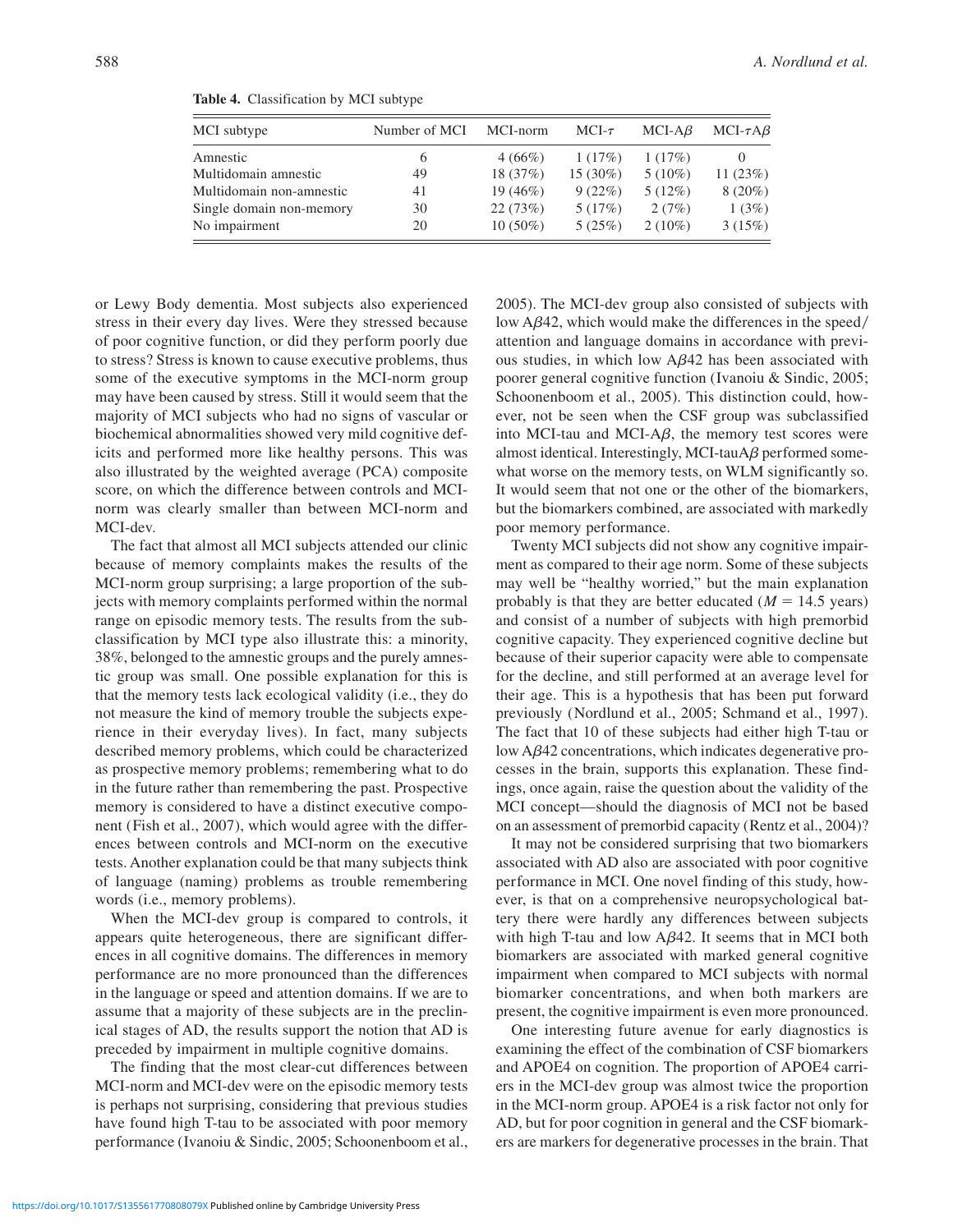combination certainly is interesting to link to the results on a neuropsychological battery. In fact, work on such an article is already well in progress.

One recurring finding in studies on MCI is that a considerable proportion of MCI subjects have "benign" forms of MCI; they either are stationary (i.e., do not progress to dementia) or even improve over time (Bozoki et al., 2001; Guarch et al., 2004; Ritchie et al., 2001). More exact diagnostic procedures have been called for (Luis et al., 2003), and are obviously needed in order to, as early as possible, identify the subjects who are at greatest risk for dementia. This task is urgent but obviously complicated. Considering the neuropsychological differences we have presented particularly on the episodic memory tests, between MCInorm and MCI-dev, we believe that many subjects in the MCI-norm group have more benign forms of MCI, or early non-AD forms of neurodegenerative disorders. Although most MCI-dev subjects performed clearly worse than MCInorm on the neuropsychological battery, some did not show any deficits when compared to age norms. In these cases thorough neuropsychological considerations and perhaps tests with better ecological validity are needed. Thus, the combination of CSF analyses and a comprehensive neuropsychological assessment, taking into consideration premorbid capacity, could be a step toward a more exact differential diagnosis of MCI as preliminary AD.

#### **ACKNOWLEDGMENTS**

The authors thank research nurses Christina Holmberg and Ewa Styrud for their invaluable work in monitoring the study. This work was supported by grants from Alzheimerfonden; Axel Linders Stiftelse; Pfannenstills stiftelse; Stiftelsen för Gamla Tjänarinnor; Stiftelsen Hjalmar Svenssons forskningsfond.

## **REFERENCES**

- AAN. (1996). Assessment: Neuropsychological testing of adults. Considerations for neurologists. Report of the Therapeutics and Technology Assessment Subcommittee of the American Academy of Neurology. *Neurology*, *47*, 592–599.
- Albert, M.S., Moss, M.B., Tanzi, R., & Jones, K. (2001). Preclinical prediction of AD using neuropsychological tests. *Journal of the International Neuropsychological Society*, *7*, 631– 639.
- Andreasen, N., Hesse, C., Davidsson, P., Minthon, L., Wallin, A., Winblad, B., Vanderstichele, H., Vanmechelen, E., & Blennow, K. (1999). Cerebrospinal fluid beta-amyloid(1–42) in Alzheimer disease: Differences between early- and late-onset Alzheimer disease and stability during the course of disease. *Archives of Neurology*, *56*, 673– 680.
- Andreasen, N., Vanmechelen, E., Vanderstichele, H., Davidsson, P., & Blennow, K. (2003). Cerebrospinal fluid levels of totaltau, phospho-tau and A beta 42 predicts development of Alzheimer's disease in patients with mild cognitive impairment. *Acta Neurologica Scandinavica Suppl*., *179*, 47–51.
- Binetti, G., Cappa, S.F., Magni, E., Padovani, A., Bianchetti, A., & Trabucchi, M. (1996). Disorders of visual and spatial per-

ception in the early stage of Alzheimer's disease. *Annals of the New York Academy of Science*, *777*, 221–225.

- Blackwell, A.D., Sahakian, B.J., Vesey, R., Semple, J.M., Robbins, T.W., & Hodges, J.R. (2004). Detecting dementia: Novel neuropsychological markers of preclinical Alzheimer's disease. *Dementia in Geriatric Cognitive Disorder*, *17*, 42– 48.
- Blennow, K. (2004a). Cerebrospinal fluid protein biomarkers for Alzheimer's disease. *NeuroRx*, *1*, 213–225.
- Blennow, K. (2004b). CSF biomarkers for mild cognitive impairment. *Journal of Internal Medicine*, *256*, 224–234.
- Blennow, K., Wallin, A., Agren, H., Spenger, C., Siegfried, J., & Vanmechelen, E. (1995). Tau protein in cerebrospinal fluid: A biochemical marker for axonal degeneration in Alzheimer disease? *Molecular Chemistry and Neuropathology*, *26*, 231–245.
- Bozoki, A., Giordani, B., Heidebrink, J.L., Berent, S., & Foster, N.L. (2001). Mild cognitive impairments predict dementia in nondemented elderly patients with memory loss. *Archives of Neurology*, *58*, 411– 416.
- Busse, A., Hensel, A., Guhne, U., Angermeyer, M.C., & Riedel-Heller, S.G. (2006). Mild cognitive impairment: Long-term course of four clinical subtypes. *Neurology*, *67*, 2176–2185.
- Chemistry, I.F.o.C. (1987). Approved recommendation on the theory of reference values. Part 5. Statistical treatment of collected reference values. Determination of reference limits. *Clinical Chimica Acta*, *170*, 13–32.
- Eklund, G. & Seeger, P. (1965). Massignifikans-analys. *Statistisk Tidskrift*, *3*, 355–365.
- Eriksson, L., Johansson, E., Kettaneh-Wold, N., Wikström, C., & Wold, S. (2002). *User's Guide to Simca-P*. Umea, Sweden: Umetrics AB.
- Fish, J., Evans, J.J., Nimmo, M., Martin, E., Kersel, D., Bateman, A., Wilson, B.A., & Manly, T. (2007). Rehabilitation of executive dysfunction following brain injury: "Content-free" cueing improves everyday prospective memory performance. *Neuropsychologia*, *45*, 1318–1330.
- Folstein, M.F., Folstein, S.E., & McHugh, P.R. (1975). "Minimental state". A practical method for grading the cognitive state of patients for the clinician. *Journal of Psychiatric Research*, *12*, 189–198.
- Grundman, M., Petersen, R.C., Ferris, S.H., Thomas, R.G., Aisen, P.S., Bennett, D.A., Foster, N.L., Jack, C.R., Jr., Galasko, D.R., Doody, R., Kaye, J., Sano, M., Mohs, R., Gauthier, S., Kim, H.T., Jin, S., Schultz, A.N., Schafer, K., Mulnard, R., van Dyck, C.H., Mintzer, J., Zamrini, E.Y., Cahn-Weiner, D., & Thal, L.J. (2004). Mild cognitive impairment can be distinguished from Alzheimer disease and normal aging for clinical trials. *Archives of Neurology*, *61*, 59– 66.
- Guarch, J., Marcos, T., Salamero, M., & Blesa, R. (2004). Neuropsychological markers of dementia in patients with memory complaints. *International Journal of Geriatric Psychiatry*, *19*, 352–358.
- Hansson, O., Zetterberg, H., Buchhave, P., Londos, E., Blennow, K., & Minthon, L. (2006). Association between CSF biomarkers and incipient Alzheimer's disease in patients with mild cognitive impairment: A follow-up study. *Lancet Neurology*, *5*, 228–234.
- Ivanoiu, A. & Sindic, C.J. (2005). Cerebrospinal fluid TAU protein and amyloid beta42 in mild cognitive impairment: Prediction of progression to Alzheimer's disease and correlation with the neuropsychological examination. *Neurocase*, *11*, 32–39.